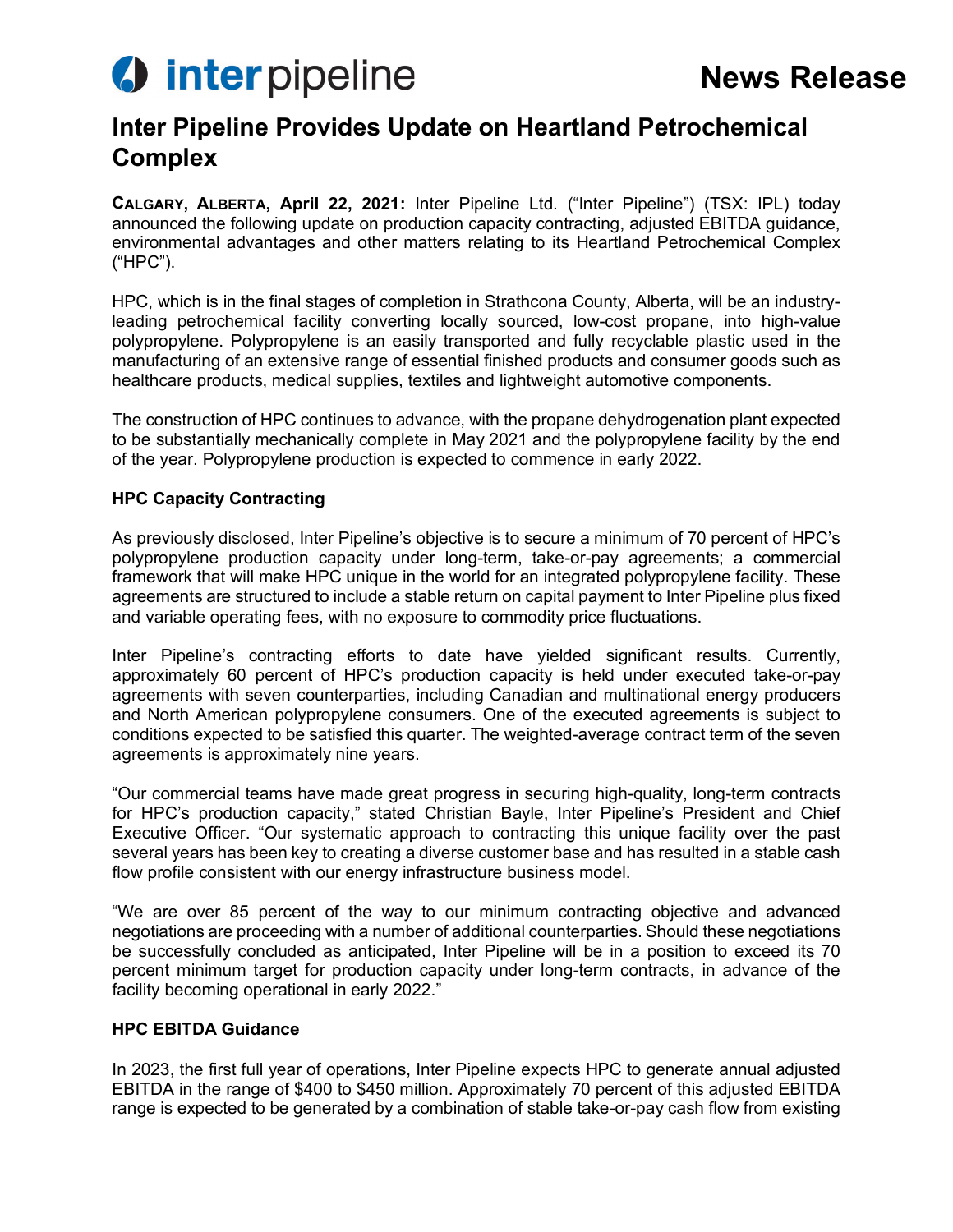capacity contracts with the seven counterparties as outlined above, and fixed cash grant received through the Alberta Petrochemical Incentive Program\* ("APIP"). Furthermore, approximately 85 percent of this take-or-pay cash flow and APIP grant will be from investment grade counterparties or private firms with investment grade owners.

The remaining 30 percent of forecast 2023 annual adjusted EBITDA is anticipated to be generated through merchant sales of polypropylene production currently not under take-or-pay contracts. In estimating the merchant sales, Inter Pipeline assumes, among other things, a US\$1,200 per tonne spread between North American posted polypropylene and Edmonton propane prices. This is a conservative assumption when compared to the current spread of US\$2,300 per tonne and the seven-year historical average of US\$1,400 per tonne. As additional take-or-pay capacity contracts are executed, stable adjusted EBITDA from those agreements will grow, and merchant product sales will decline.

In 2022, HPC adjusted EBITDA is expected to be approximately two thirds of the 2023 guidance range, as the facility's production begins partway through 2022 and capacity ramps up over the course of this two-year period. Long term, Inter Pipeline continues to expect HPC to generate approximately \$450 to \$500 million of average annual adjusted EBITDA. This represents a strong return on invested capital and is a substantial increase when compared to Inter Pipeline's consolidated 2020 adjusted EBITDA of \$969 million.

# **An Environmental Leader**

Inter Pipeline is committed to building a sustainable future through its business practices and HPC has been designed to deliver to shareholders the benefit of sustainability as a commercial opportunity. Through the use of advanced technology and on-site hydrogen-augmented power and utilities generation, the polypropylene produced at HPC is anticipated to have a greenhouse gas ("GHG") emissions footprint 65 percent lower than the global average.

In fact, HPC is expected to have among the lowest GHG emissions profiles of any comparable integrated facility in the world, making its production desirable by sustainability-minded global polypropylene consumers.

# **HPC Partnership Opportunity**

In February 2021, Inter Pipeline initiated a comprehensive review of strategic alternatives to maximize shareholder value. The process to secure a partner to purchase a material interest in the Heartland Petrochemical Complex remains an integral component of this ongoing strategic review. The partnering process remains active and is expected to conclude in the first half of 2021. There can be no assurance that a definitive agreement will be reached or, if a transaction is undertaken, as to the terms or timing of such a transaction. Inter Pipeline will provide updates to this process as appropriate.

# **Join Us: Virtual Tour of HPC**

On May 12, 2021, Inter Pipeline will host a virtual tour to highlight current construction and operational readiness at the Heartland Petrochemical Complex. Presenters for this virtual event will include: Senior Vice President of Petrochemical Development, David Chappell, and Project Director, Neil Montgomery. The virtual tour will be followed by a question period.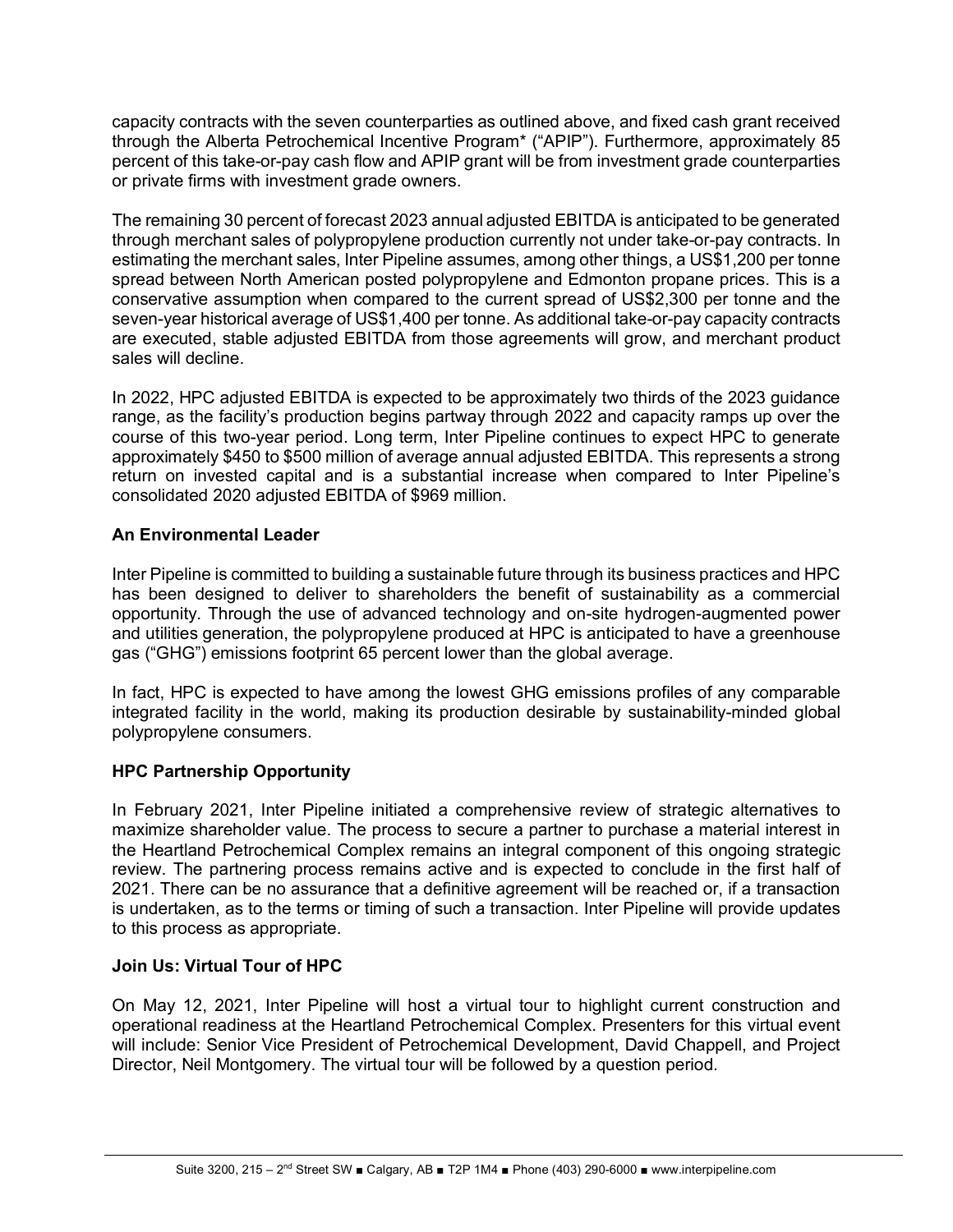**Date:** May 12, 2021 **Time:** 2:00 p.m. MT (4:00 p.m. ET)

**Registration:** To register in advance for this virtual update event, please click [HERE](https://produceredition.webcasts.com/starthere.jsp?ei=1455903&tp_key=09beff1324) or visit [www.interpipeline.com.](http://www.interpipeline.com/)

\*On April 5, 2021, Inter Pipeline announced that it will receive \$408 million under the Alberta Petrochemicals Incentive Program ("APIP") in support of HPC. APIP is an incentive program introduced by the Government of Alberta to attract investment into the development of petrochemical facilities in Alberta. The program is aimed at taking advantage of the growing global petrochemical sector, utilizing Alberta's abundant natural gas reserves to diversify its economy and creating a competitive, investor-friendly business environment.

#### **About Inter Pipeline Ltd.**

Inter Pipeline is a major petroleum transportation and natural gas liquids processing business based in Calgary, Alberta, Canada. Inter Pipeline owns and operates world-scale energy infrastructure assets in Western Canada and is building the Heartland Petrochemical Complex — North America's first integrated propane dehydrogenation and polypropylene facility. Inter Pipeline is a member of the S&P/TSX 60 Index and its common shares trade on the Toronto Stock Exchange under the symbol IPL. [www.interpipeline.com](http://www.interpipeline.com/)

#### **Contact Information**

### **Investor Relations:**

Jeremy Roberge Vice President, Finance and Investor Relations Email: [investorrelations@interpipeline.com](mailto:investorrelations@interpipeline.com) Tel: 403-290-6015 or 1-866-716-7473

#### **Media Relations:**

Breanne Oliver Corporate Spokesperson Email: [mediarelations@interpipeline.com](mailto:mediarelations@interpipeline.com) Tel: 587-475-1118 or 1-866-716-7473

#### **Disclaimers**

#### *Cautionary Note Regarding Forward Looking Statements*

*Certain information contained herein may constitute forward-looking statements that involve risks and uncertainties. Readers are cautioned not to place undue reliance on forward-looking statements, including, but not limited to, statements regarding the timing for the completion of the propane dehydrogenation plant and the polypropylene facility and commencement of production; the anticipated level of capacity contracting for HPC's production and the timing for achieving the Corporation's minimum contracting objective; the benefits to be derived from long-term, take-orpay agreements, and the anticipated timing for satisfying the conditions of a take-or-pay agreement; the guidance contained under the heading "HPC EBITDA Guidance", including annual adjusted EBITDA for 2022 and 2023 and beyond, capacity contracting expectations and the quality of HPC's counterparties; the sustainability and consumer benefits of HPC and use of advanced technology to have a lower GHG emissions footprint than the global average and*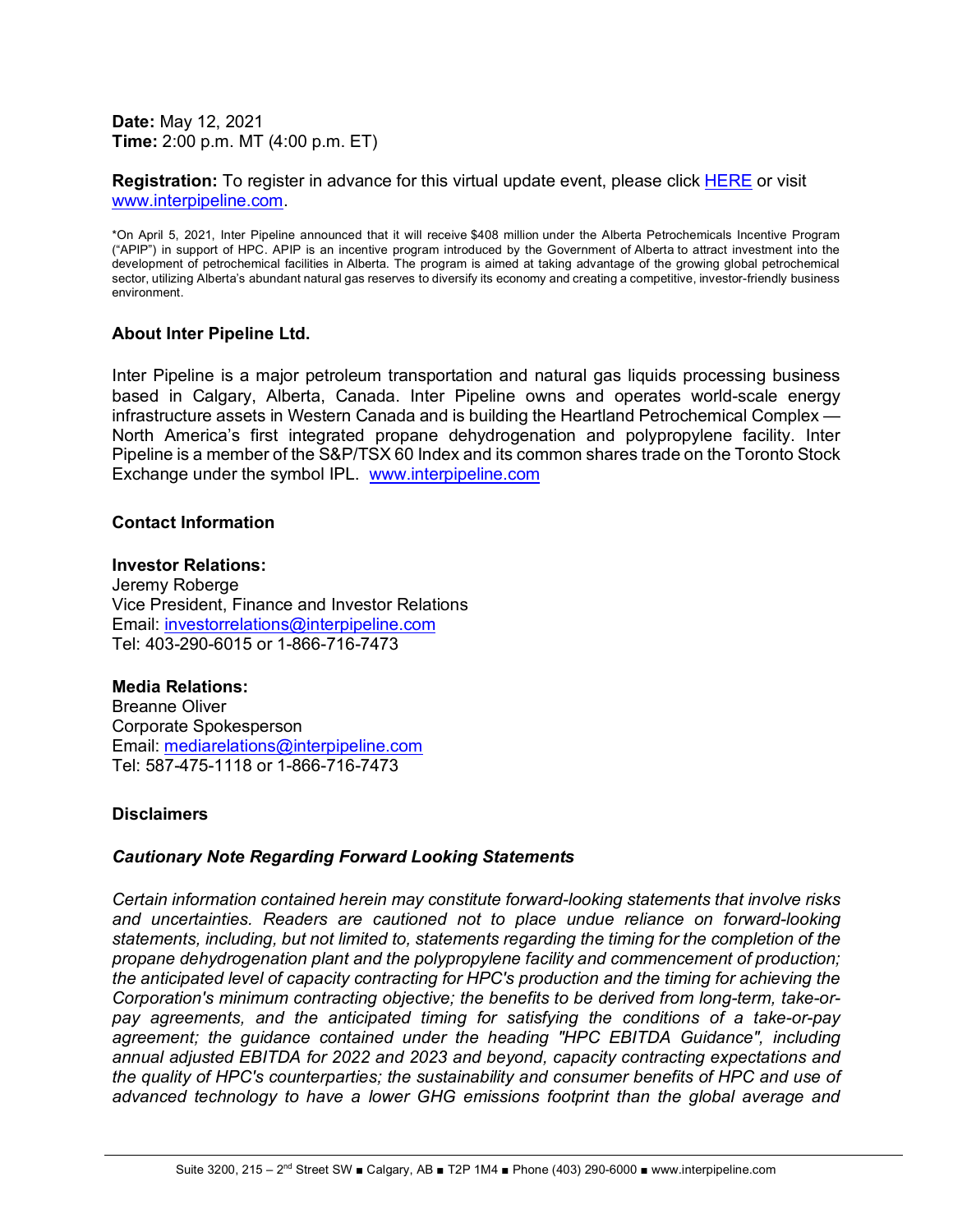among the lowest of any comparable integrated facility in the world; and the timing for the *conclusion of the HPC partnering process and the intention to provide updates on this process. Factors that could cause actual results to vary from forward-looking statements or may affect the operations, performance, development and results of Inter Pipeline's businesses include, among other things, risks and assumptions associated with operations, such as Inter Pipeline's ability to successfully implement its strategic initiatives and achieve expected benefits therefrom, including: the further development of its projects and facilities; assumptions concerning operational reliability; the potential delays of and increased costs of construction projects (including HPC) and*  future expansions of Inter Pipeline's assets; the realization of the anticipated benefits of *acquisitions and other projects Inter Pipeline is developing; the timing, financing and completion of acquisitions, transactions or other projects Inter Pipeline is pursuing; risks inherent in Inter Pipeline's Canadian and foreign operations; risks associated with the failure to finalize formal agreements with counterparties in circumstances where letters of intent or similar agreements have been executed and announced by Inter Pipeline; risks associated with counterparties failing to satisfy conditions in agreements; Inter Pipeline's ability to generate sufficient cash flow from operations to meet its current and future obligations; Inter Pipeline's ability to maintain its current level of cash dividends to its shareholders; Inter Pipeline's ability to access sources of debt and equity capital; Inter Pipeline's ability to make capital investments and the amounts of capital investments; Inter Pipeline's ability to maintain its credit ratings; the availability and price of labour, equipment and construction materials; the status, credit risk and continued existence of counterparties having contracts with Inter Pipeline and its affiliates and their performance of such contracts; competitive factors, pricing pressures and supply and demand in the oil and gas transportation, natural gas liquids processing and bulk liquid storage industries; increases in maintenance, operating or financing costs; availability of adequate levels of insurance; difficulty in obtaining necessary regulatory approvals or land access rights and maintenance of support of such approvals and rights; risks of war, hostilities, civil insurrection, instability and political and economic conditions in or affecting countries in which Inter Pipeline and its affiliates operate; severe weather conditions and risks related to climate change; terrorist threats; risks associated with technology and cyber security; availability of energy commodities; volatility of and assumptions regarding prices of energy commodities; fluctuations in currency and interest rates; changes in laws and regulations, including environmental, regulatory and taxation laws, and the interpretation of such changes to Inter Pipeline's business; the risks associated with existing and potential or threatened future lawsuits and regulatory actions against Inter Pipeline and its affiliates; general economic and business conditions; the effects and impacts of the COVID-19 pandemic as further described in Inter Pipeline's reports and filings on Inter Pipeline's business and general economic and business conditions and markets, and such other risk factors, assumptions and uncertainties described from time to time in Inter Pipeline's reports and filings with the Canadian securities regulatory authorities including in Inter Pipeline's most recent MD&A and Annual Information Form, and other documents it files from time to time. You can find these documents by referring to Inter Pipeline's profile on SEDAR (www.sedar.com). Such information, although considered reasonable by Inter Pipeline at the time of preparation, may later prove to be incorrect and actual results may differ materially from those anticipated in the statements made. For this purpose, any statements that are not statements of historical fact are deemed to be forward-looking statements. The forward-looking statements contained in this news release are made as of the date of this news release, and, except to the extent required by applicable law, Inter Pipeline assumes no obligation to update or revise forward-looking statements made herein or otherwise, whether as a result of new information, future events, or otherwise. The forwardlooking statements contained in this news release are expressly qualified by this cautionary note.*